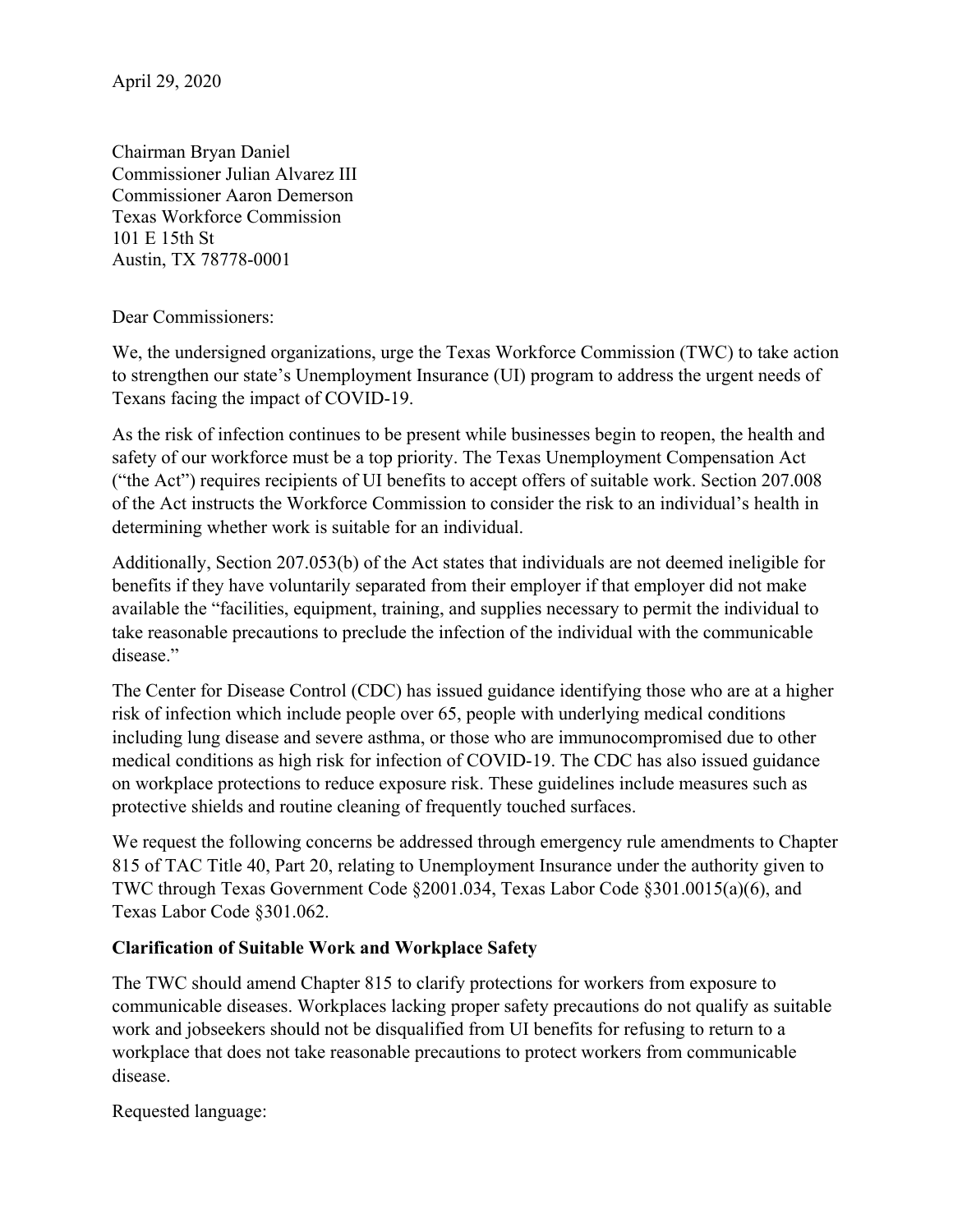### **§815.31. Determination of Suitable Work.**

- (a) The Commission, as provided by Section 207.008 of the Act, shall consider the risk to an individual's health when making determinations on suitable work. Determination shall include but is not limited to:
	- (1) the individual's prior or current health conditions, age, or other risk factor that may lead to the individual to be immunocompromised;
	- (2) the individual is a higher risk of contracting COVID-19 according to guidance issued by the Centers for Disease Control; and
	- (3) provision of proper facilities, equipment, training, and supplies necessary to permit the individual to take reasonable precautions to preclude the infection of the individual from communicable disease in the workplace consistent with guidance issued by the Centers for Disease Control;
- (b) This section continues in effect until six months after the expiration of the Governor's Declaration of State of Disaster, dated March 13, 2020. At such time this provision is no longer in effect, this section is repealed.

# **Define Good Cause for Voluntarily Leaving Work**

The TWC should amend Chapter 815 to clarify good cause for voluntarily leaving work due to COVID-19. Workers who voluntarily leave work due to COVID-19 related issues should not be denied UI benefits. This should include both those who have left due to a lack of reasonable safety precautions at their workplace, as discussed above and defined in Sec. 207.053 of the Act, as well as those who have left to care for themselves or a family member.

Current law is unclear regarding whether workers needing to separate from work for care of themselves or a family member due to COVID-19 would qualify as good cause. Additionally, due to the strains on capacity in our health care system caused by the pandemic, such as limited availability of tests, many workers will lack immediate medical verification. Considerations should be made for those submitting applications without an official diagnosis.

Requested amendment to Chapter 815:

## **§815.31. Good Cause.**

(a) The Commission's finding of good cause for voluntary leaving employment shall include:

- (1) claimants who left employment based on being diagnosed with COVID-19 or upon experiencing symptoms of COVID–19 and seeking a medical diagnosis;
- (2) claimants who left employment to care for quarantined or sick family or household members with COVID-19 or are experiencing symptoms of COVID–19 and seeking a medical diagnosis;
- (3) claimants who have left employment in order to quarantine on a doctor's order;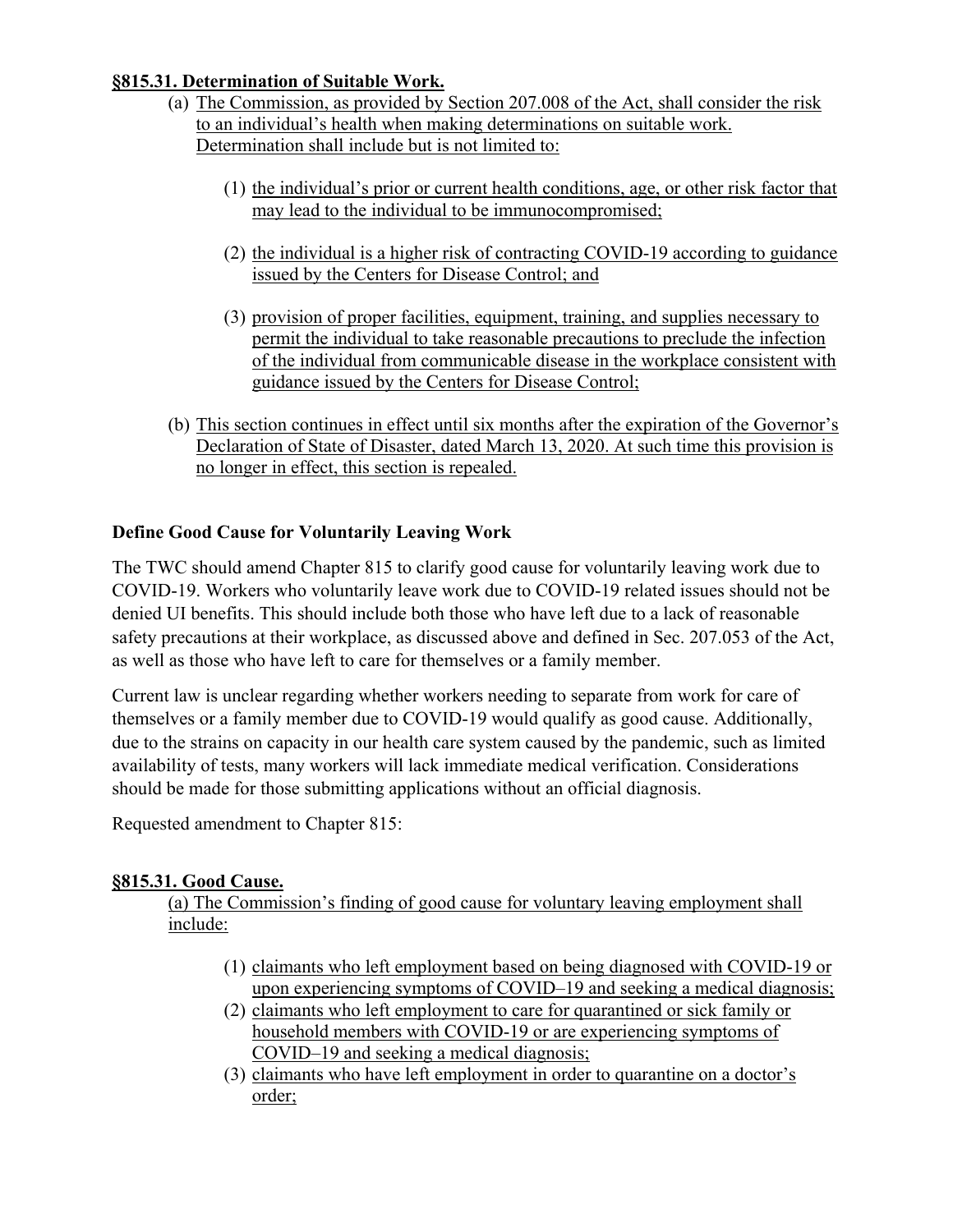- (4) claimants who have left employment because their employer did not make available to the individual the facilities, equipment, training, and supplies necessary to permit the individual to take reasonable precautions to preclude the infection of the individual with COVID-19 consistent with guidance issued by the Centers for Disease Control; or
- (5) claimants who are at a higher risk of contracting COVID-19 according to guidance issued by the Centers for Disease Control.

(b) This section continues in effect until six months after the expiration of the Governor's Declaration of State of Disaster, dated March 13, 2020. At such time this provision is no longer in effect, this section is repealed.

Millions of Texans have had their income disrupted due to COVID-19. In order to safeguard the health of Texans we must ensure that UI eligibly requirements are not adversely impacting public health and our efforts to contain the spread of COVID-19. The Texas Workforce Commission has a crucial role to play in ensuring Texans get the resources they need to provide for their families while also ensuring the economy has the fuel it needs to restart. We ask for swift action on these amendments to address the needs presented during these unprecedented times.

Respectfully,

American Federation of Government Employees (AFGE) American Federation of State, County and Municipal Employees (AFSCME) Center for Public Policy Priorities Equal Justice Center Feeding Texas Tarrant County CLC, AFL-CIO Texas AFL-CIO Texas American Federation of Teachers (Texas AFT) Texas Appleseed Texas Freedom Network Texas Young Active Labor Leaders United Steelworkers District 13 United Ways of Texas Workers Defense Action Fund